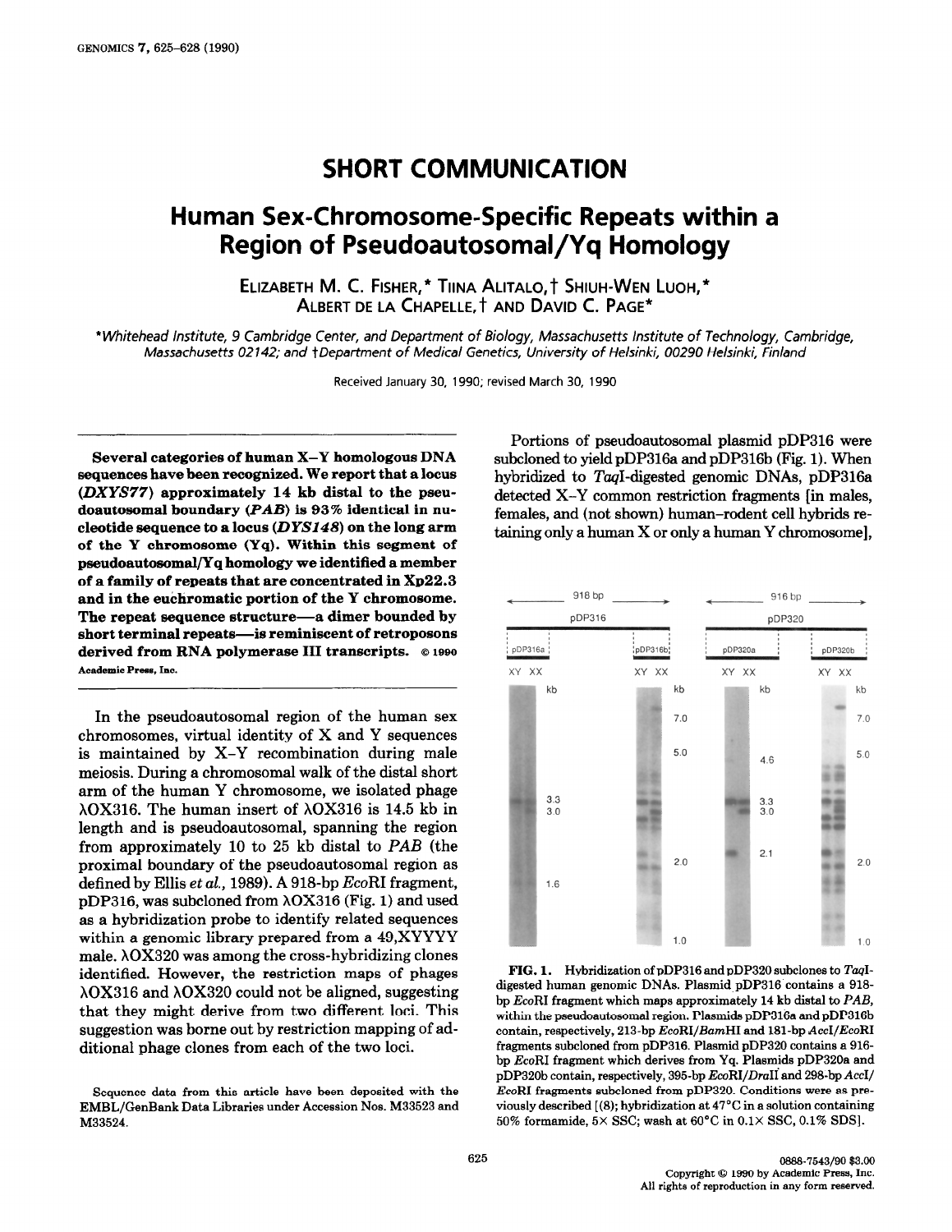

FIG. 2. Physical mapping of pDP320-related sequences on the human sex chromosomes. (A) pDP320-related sequences map to Xp21.2-pter by deletion analysis. Plasmid pDP320 was hybridized to TaqI-digested DNAs from (left to right) XYYYY male OXEN, XXXX female GM1416, a normal human male, a normal human female, mouse, hamster, and a series of human-rodent hybrids retaining the indicated portions of the human sex chromosomes [see Fig. 5 in Ref. (8) for details]. (B) In situ hybridization. Metaphase spreads of a normal male were incubated with <sup>3</sup>H-labeled pDP320 (sp act,  $4.4 \times 10^6$  cpm/ $\mu$ g; concentration 20–40 ng/ml) as previously described (1). The slides were exposed for 21–26 days. The histogram summarizes the sites of hybridization in the 80 metaphase cells scored, grain clusters were scored as single grains.

as is characteristic of pseudoautosomal probes. While the hybridizing 1.6-kb TaqI fragment appears to be invariant, the 3.0- and 3.3-kb fragments are allelic. The characteristics of this TaqI RFLP are consistent with a location in the most proximal portion of the pseudoautosomal region: 3.3-kb homozygotes, 3.0-kb homozygotes, and heterozygotes have been observed among both males and females, but in 20 male meioses examined, no exception to sex-linked inheritance was seen.

Pseudoautosomal plasmid pDP316 cross-hybridized strongly to a 916-bp EcoRI fragment from phage  $\lambda$ OX320 (from the second locus). This 916-bp EcoRI fragment and portions thereof were subcloned to yield plasmids pDP320, pDP320a, and pDP320b (Fig. 1). When hybridized to TaqI-digested genomic DNAs, pDP320a detected the allelic (3.0- or 3.3-kb) fragments recognized by pDP316a. In addition, pDP320a hybridized to 2.i-kb and (barely detectable) 4.6-kb fragments which are male-specific rather than pseudoautosomal. (These male-specific' fragments were not detected by pDP316a, which is 182 bp shorter than pDP320a, but were detected by other portions of pDP316, e.g., pDP316b; Fig. 1.) The 2.1- and 4.6-kb male-specific fragments detected by pDP320a were mapped to intervals 5-6, on the long arm of the Y chromosome, by hybridization to DNAs from individuals with previously characterized deletions (Vergnaud et al., 1986). We conclude that a pseudoautosomal locus defined by pDP316 and its derivatives is homologous to a Yq locus defined by pDP320 and its derivatives. These pseudoautosomal and Yq loci have been designated, respectively, DXYS77 and DYS148.

In contrast to pDP316a and pDP32Oa, which yield rather simple patterns of hybridization, both pDP316b and pDP320b detected 15 to 20 bands of varying intensity when hybridized to TaqI-digested human genomic DNAs (Figs. 1 and 2A). Restriction fragment length polymorphisms were observed but, with the exception of the 2.1-kb male-specific fragment previously detected by pDP320a, no fragments appeared to be specific to males or females. Similar patterns of hybridization were observed with human genomic DNAs digested with EcoRI, HindIII, or PstI. We conclude that pseudoautosomal clone pDP316b and Yq clone pDP320b contain members of a repetitive sequence family.

We then assessed the chromosomal distribution of these repeats. First, pDP320 was hybridized to DNAs from a panel of human-rodent cell hybrids retaining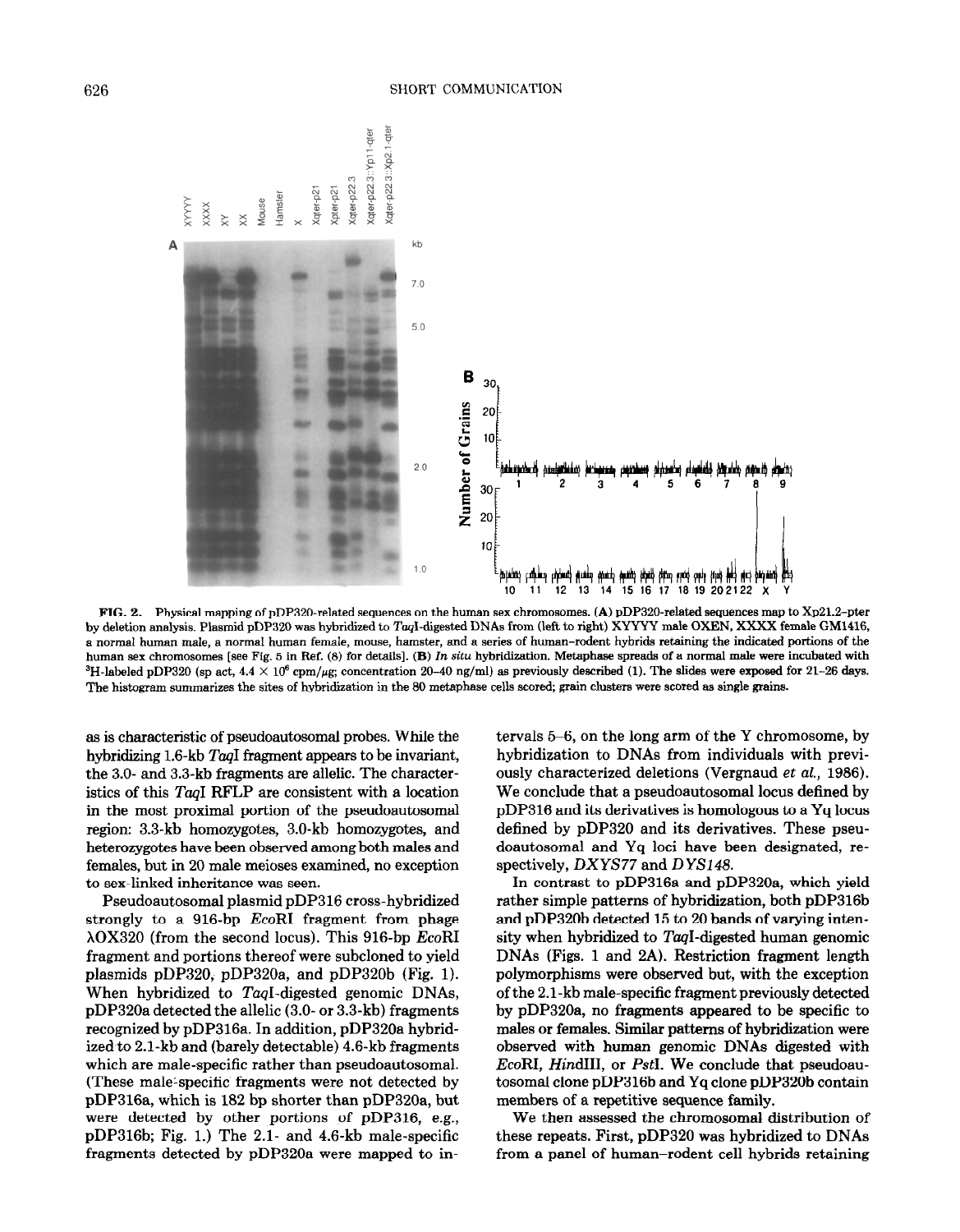

FIG. 3. (A) Comparison of the nucleotide sequences (10) of the human genomic inserts of pDP316 and pDP320. In pDP320, dots indicate identity to pDP316. Dashes indicate gaps. Three direct repeats of 52 to 57 bp are boxed. RNA polymerase III promoter A-box motifs are underlined. (B) Diagram of the tandem repeats and single-copy flanking sequence as found in both pDP316 and pDP320.

various sets of human chromosomes. Only hybrids retaining human X or Y chromosomes gave appreciable signals. Second, deletion mapping using hybrids retaining partial human X chromosomes demonstrated that substantial numbers of the repeats are located in Xp21.2-pter; there is no evidence of such repeats elsewhere on the  $X$  chromosome (Fig. 2A). Third, in situ hybridization of pDP320 revealed a concentration of repeats in the euchromatic portion of the Y chromosome, principally Yp, and refined the X chromosome location to Xp22.3, the most distal band on the short arm (Fig. 2B). Of a total of 308 autoradiographic grains located on chromosomes, 30 (10%) were found on Xp22.3, while 40 (13%) were on the euchromatic portion of the Y  $(30 \text{ of these grains on Yp})$ . In light of these findings, the similarity of male-female hybridization patterns (e.g., Southern blots of Figs. 1 and 2A) suggests that most of the repeats are pseudoautosomal. However, we cannot exclude the possibility that some repeats map to the strictly X-linked portion of Xp22.3. As already described, at least one repeat maps to Yq.

Cross-hybridizing repetitive sequences occur in other mammals. When pDP320 was hybridized to Southern transfers of genomic DNAs from primates, rabbits,

dogs, goats, and horses, multiple fragments were readily detected in both males and females (not shown). However, no hybridization to mouse DNA was observed.

5240 57-bp terminal repeats

Nucleotide sequence analysis of pseudoautosomal clone pDP316 and Yq clone pDP320 clarified the nature of the repeats. The sequences of pDP316 and pDP320 differ by only three insertion/deletions, each of one or two nucleotides, and are otherwise 93% identical (Fig. 3A). No long open reading frames were found. In addition to a 388-bp flanking sequence, each clone contains a tandem duplication of 230 to 238 bp, with 52 to 57 bp terminally repeated (Fig. 3B). (The inserts of pDP316 and pDP320 do not cross-hybridize to restriction fragments adjoining them in the genome, confirming that the repeats are contained entirely within pDP316 and pDP320 and are dimers.) These dimeric repeats may be pseudogenes derived from RNA polymerase III-transcribed sequences; they have a structure grossly similar to Alu repeats. Such pseudogenes frequently contain an internal RNA polymerase III promoter (Deininger, 1989). Indeed, the 230- to 238-bp tandem repeats contain sequences similar to the A-box motif of RNA polymerase III promoters (Fig. 3A).